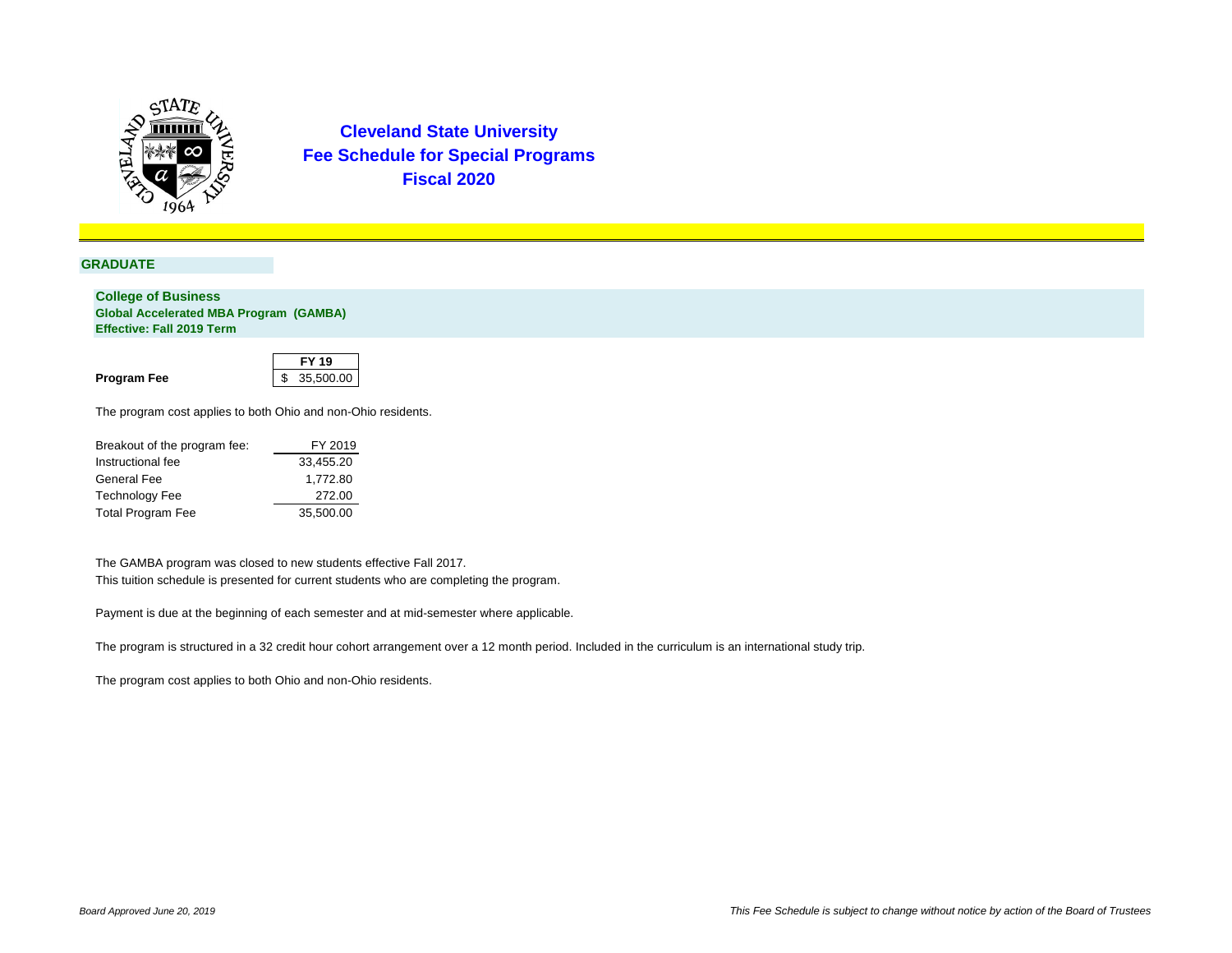

### **GRADUATE**

### **College of Business Mobile Accelerated MBA Program (MAMBA) Effective: Fall 2019 Term**

|                              |           | <b>Ohio Resident</b><br><b>Students</b> | Non-Resident<br><b>Students</b> | Payment<br>Schedule<br>Amount | Payment<br>Schedule<br>Amount | August<br>Cohort |
|------------------------------|-----------|-----------------------------------------|---------------------------------|-------------------------------|-------------------------------|------------------|
| Breakout of the program fee: | FY 2019   | FY 2020                                 | FY 2020                         | <b>OH Resident</b>            | <b>Non-OH Resident</b>        |                  |
| Instructional fee            | 34,008.20 | 34,728.20                               | 34,878.20                       | 13,237.00                     | 13,287.00                     | Fall             |
| <b>General Fee</b>           | 1,772.80  | ,772.80                                 | 1,772.80                        | 11,736.00                     | 11,786.00                     | Spring           |
| <b>Technology Fee</b>        | 208.00    | 208.00                                  | 208.00                          | 11,736.00                     | 11,786.00                     | Summer           |
| <b>Total Program Fee</b>     | 35,989.00 | 36,709.00                               | 36,859.00                       | 36,709.00                     | \$36,859.00                   |                  |

| <b>Program Fee</b>       | <b>FY 19</b> |           | <b>FY 20</b> | <b>Increase</b> | <b>1% Increase</b> |
|--------------------------|--------------|-----------|--------------|-----------------|--------------------|
| <b>Ohio Resident</b>     | 35,989.00    | <b>1S</b> | 36,709.00    | 720.00          | 2.00%              |
| <b>Non-Ohio Resident</b> | 35,989.00    | - \$      | 36,859.00    | 870.00          | 2.42%              |

Payment is due at the beginning of each semester and at mid-semester where applicable.

The program is structured in an online 32 credit hour cohort arrangement over a 12 month period. One cohort begins in January, the other in August. The FY20 tuition is effective with the August 2019 cohort.

The non-Ohio resident student surcharge is \$50 per semester for this program

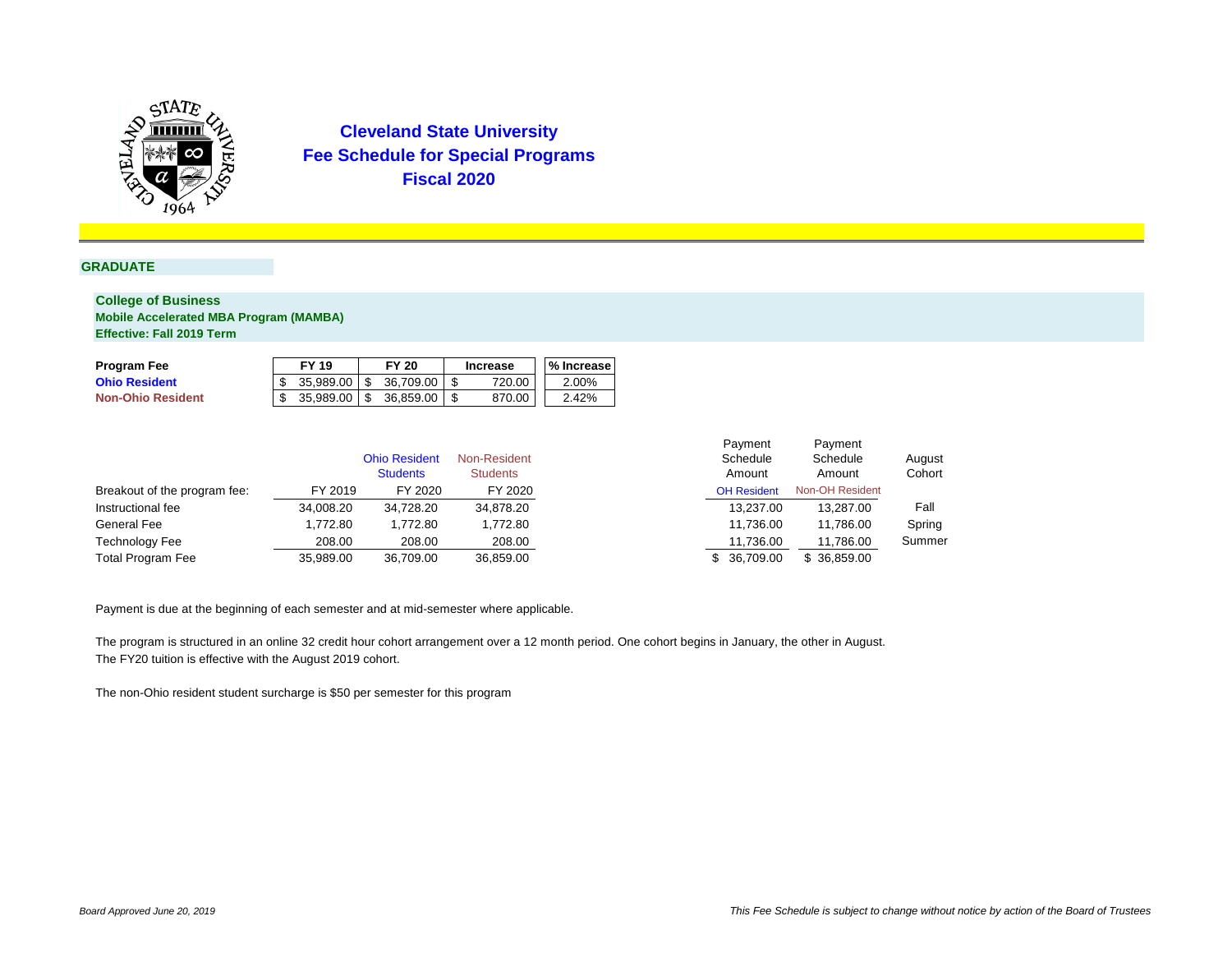

### **GRADUATE**

### **College of Business Executive MBA Program (EMBA) Effective: Fall 2019 Term**

|                              |           | <b>Ohio Resident</b><br><b>Students</b> | Non-Resident<br><b>Students</b> | Payment<br>Schedule<br>Amount | Payment<br>Schedule<br>Amount | August<br>Cohort |
|------------------------------|-----------|-----------------------------------------|---------------------------------|-------------------------------|-------------------------------|------------------|
| Breakout of the program fee: | FY 2019   | FY 2020                                 | FY 2020                         | <b>OH Resident</b>            | <b>Non-OH Resident</b>        |                  |
| Instructional fee            | 48,525.50 | 49,551.50                               | 49,801.50                       | 11,269.00                     | 11,319.00                     | Fall             |
| <b>General Fee</b>           | 2,493.00  | 2,493.00                                | 2,493.00                        | 10,267.00                     | 10,317.00                     | Spring           |
| <b>Technology Fee</b>        | 292.50    | 292.50                                  | 292.50                          | 10,267.00                     | 10,317.00                     | Summer           |
| <b>Total Program Fee</b>     | 51,311.00 | 52,337.00                               | 52,587.00                       | 10,267.00                     | 10,317.00                     | Fall             |
|                              |           |                                         |                                 | 10,267.00                     | 10,317.00                     | Spring           |
|                              |           |                                         |                                 | \$52,337.00                   | \$52,587.00                   |                  |

| <b>Program Fee</b>       | <b>FY 19</b> | <b>FY 20</b> | <b>Increase</b> | <b>'% Increase</b> |
|--------------------------|--------------|--------------|-----------------|--------------------|
| <b>Ohio Resident</b>     | 51,311.00    | 52,337.00    | 1,026.00        | 2.00%              |
| <b>Non-Ohio Resident</b> | 51.311.00    | 52,587.00    | 1,276.00        | 2.49%              |

Payment is due at the beginning of each semester.

The program is structured in a 45 credit hour cohort arrangement over a 19 month period. The single cohort begins in August. The FY20 tuition is effective with the August 2019 cohort.

The non-Ohio resident surcharge is \$50 per semester for this program

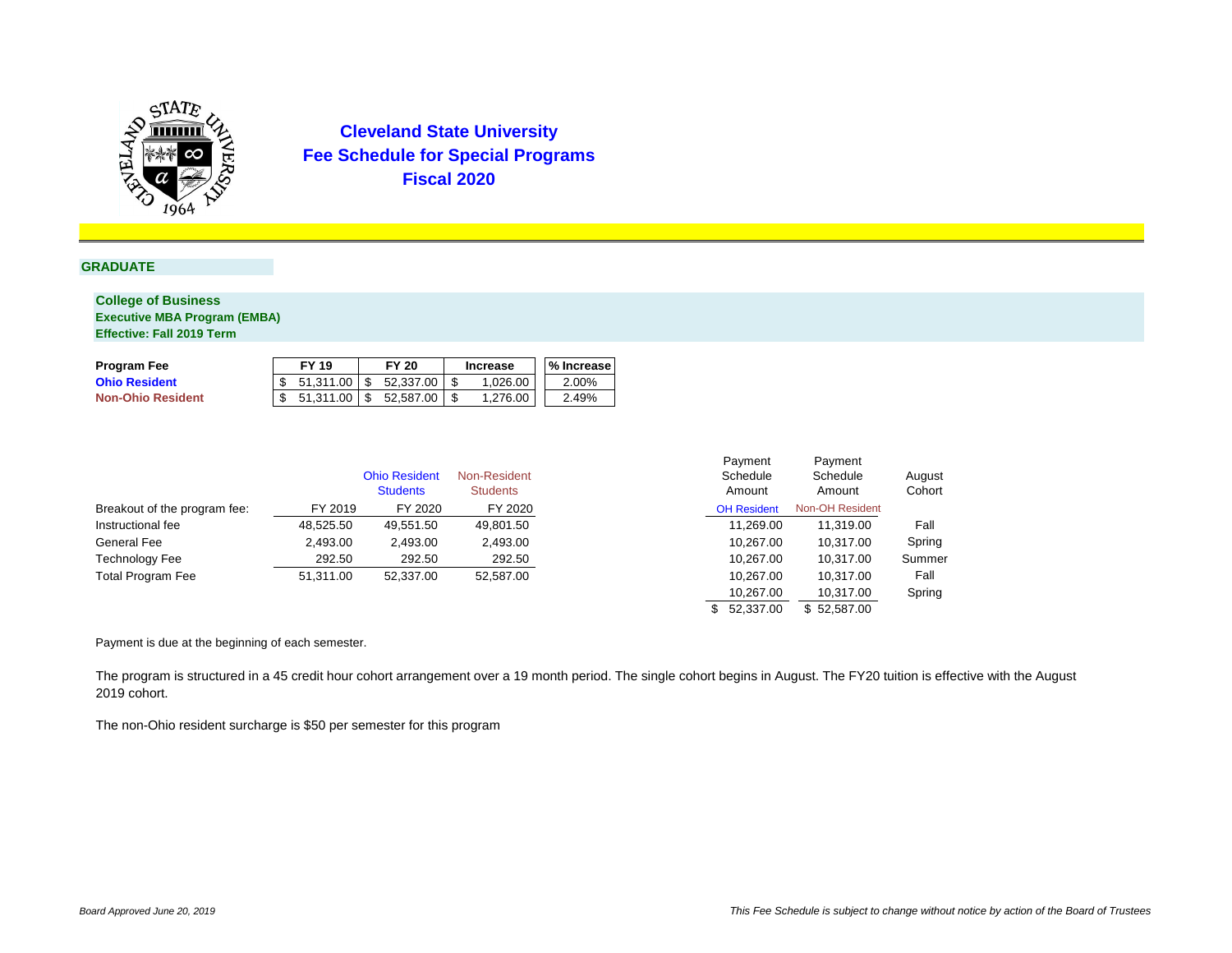

#### **GRADUATE**

**College of Science and Health Professions Diversity Management Program - Master of Arts in Psychology Effective: Fall 2019 Term**

| <b>Masters Degree</b>    | <b>FY 19</b> | <b>FY 20</b> |           | <b>Increase</b> |        |  | <b>% Increase</b> |
|--------------------------|--------------|--------------|-----------|-----------------|--------|--|-------------------|
| <b>Ohio Resident</b>     | 26,654.80    |              | 27,187.90 |                 | 533.10 |  | 2.00%             |
| <b>Non-Ohio Resident</b> | 26,654.80    |              | 27.437.90 |                 | 783.10 |  | 2.94%             |

|                          |           | <b>Ohio Resident</b><br><b>Students</b> | Non-Resident<br><b>Students</b> | Payment<br>Schedule | Payment<br>Schedule    |                  |
|--------------------------|-----------|-----------------------------------------|---------------------------------|---------------------|------------------------|------------------|
| <b>Masters Degree</b>    | FY 2019   | FY 2020                                 | FY 2020                         | <b>OH Resident</b>  | <b>Non-OH Resident</b> |                  |
| Instructional fee        | 24,178.80 | 24,711.90                               | 24,961.90                       | 5,437.58            | 5,487.58               | <b>Fall 2019</b> |
| <b>General Fee</b>       | 2,216.00  | 2,216.00                                | 2,216.00                        | 5,437.58            | 5,487.58               | Spring 2020      |
| <b>Technology Fee</b>    | 260.00    | 260.00                                  | 260.00                          | 5,437.58            | 5,487.58               | Summer 2020      |
| <b>Total Program Fee</b> | 26,654.80 | 27,187.90                               | 27,437.90                       | 5,437.58            | 5,487.58               | <b>Fall 2020</b> |
|                          |           |                                         |                                 | 5,437.58            | 5,487.58               | Spring 2021      |
|                          |           |                                         |                                 | \$27,187.90         | \$27,437.90            |                  |

\*Payment is due at the beginning of each semester.

The Diversity Management Program (DMP) offers both a Masters level degree and a Certificate program. The Masters Degree program is a five semester, 40 credit hour, cohort arrangement that begins in the Fall semester. The Certificate Program is an 18 credit hour cohort program offered over a four semester period.

The non-Ohio resident student surcharge is \$50 per semester for these programs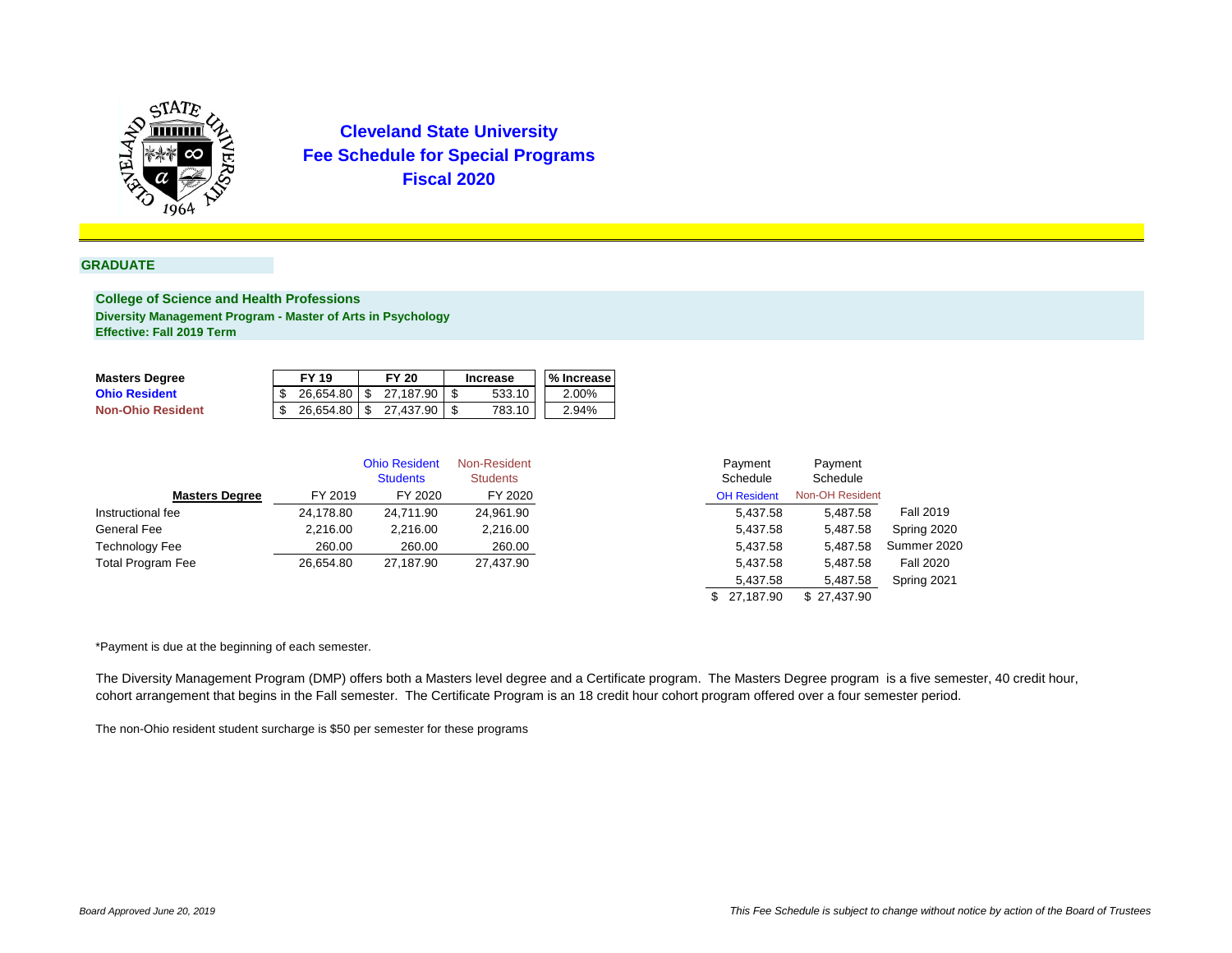

#### **GRADUATE**

**College of Science and Health Professions Diversity Management Program - Certificate in Diversity Management Effective: Fall 2019 Term**

| <b>Certificate Program</b> | <b>FY 19</b> |    | <b>FY 20</b> | <b>Increase</b> | <b>1% Increase</b> |
|----------------------------|--------------|----|--------------|-----------------|--------------------|
| <b>Ohio Resident</b>       | 11,994.70    |    | 12,234.60    | 239.90          | 2.00%              |
| <b>Non-Ohio Resident</b>   | 11,994.70    | -S | 12,434.60    | 439.90          | 3.67%              |

|                            |           | <b>Ohio Resident</b><br><b>Students</b> | Non-Resident<br><b>Students</b> | Payment<br>Schedule | Payment<br>Schedule    |                  |
|----------------------------|-----------|-----------------------------------------|---------------------------------|---------------------|------------------------|------------------|
| <b>Certificate Program</b> | FY 2019   | FY 2020                                 | FY 2020                         | <b>OH Resident</b>  | <b>Non-OH Resident</b> |                  |
| Instructional fee          | 10,880.50 | 11,120.40                               | 11,320.40                       | 3,058.65            | 3,108.65               | <b>Fall 2019</b> |
| <b>General Fee</b>         | 997.20    | 997.20                                  | 997.20                          | 3,058.65            | 3,108.65               | Spring 2020      |
| <b>Technology Fee</b>      | 117.00    | 117.00                                  | 117.00                          | 3,058.65            | 3,108.65               | Summer 2020      |
| <b>Total Program Fee</b>   | 11,994.70 | 12,234.60                               | 12,434.60                       | 3,058.65            | 3,108.65               | <b>Fall 2020</b> |
|                            |           |                                         |                                 | 12,234.60           | \$12,434.60            |                  |

\*Payment is due at the beginning of each semester.

The Diversity Management Program (DMP) offers both a Masters level degree and a Certificate program. The Masters Degree program is a five semester, 40 credit hour, cohort arrangement that begins in the Fall semester. The Certificate Program is an 18 credit hour cohort program offered over a four semester period.

The non-Ohio resident student surcharge is \$50 per semester for these programs

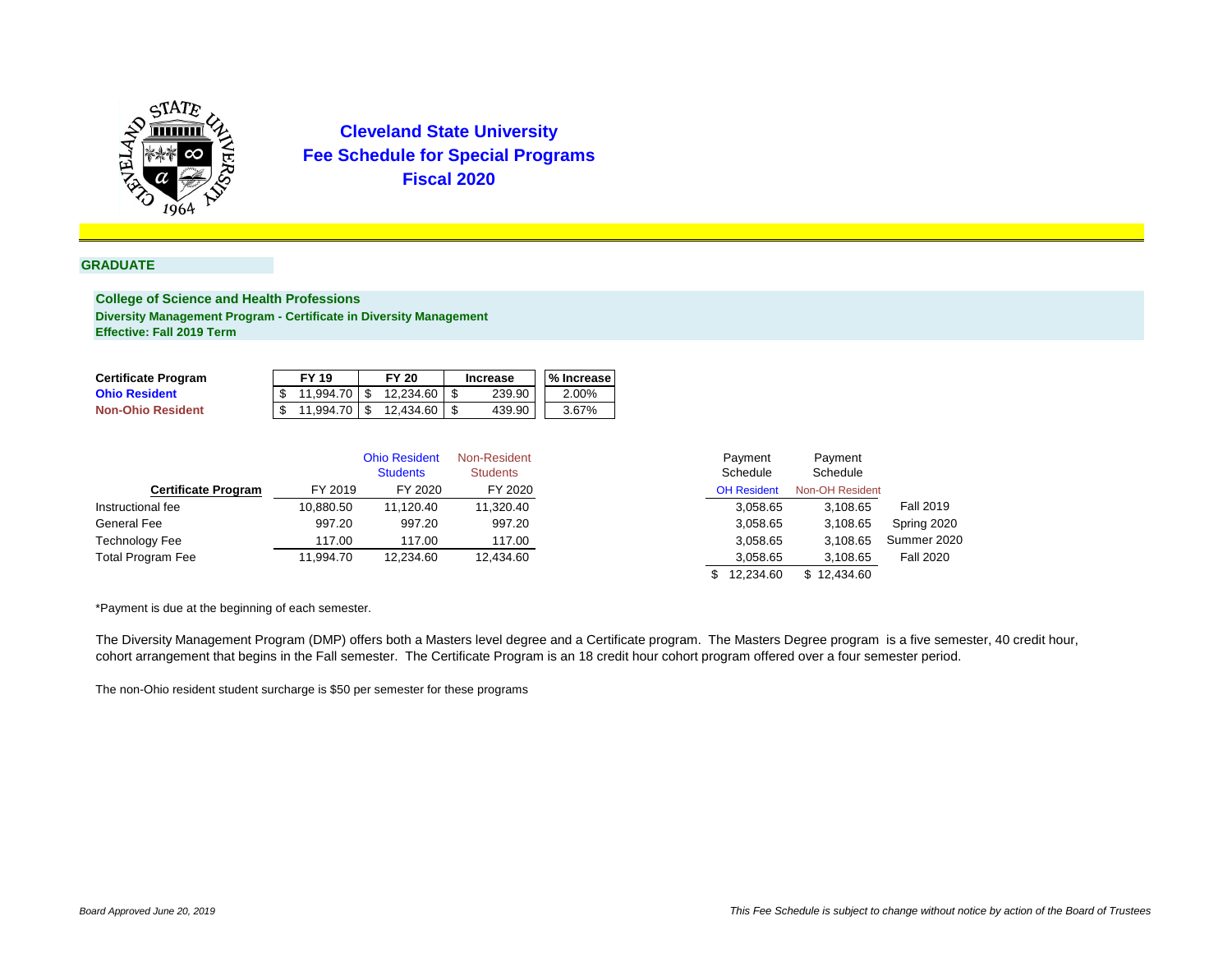

### **GRADUATE**

### **Consortium Programs**

**Master of Public Health (MPH)**

**Offered in Conjunction with the Northeastern Ohio Medical University (NEOMED) MPH Program Effective: Fall 2019 Term**

**\* Semester Tuition Band is 13 credit hours and above**

|                          | <b>ONE CREDIT HOUR</b>                                |              |  |               |  |                 | <b>ONE SEMESTER *</b> |                              |  |                      |  |              | <b>ACADEMIC YEAR</b> |           |              |                 |  |                 |       |  |
|--------------------------|-------------------------------------------------------|--------------|--|---------------|--|-----------------|-----------------------|------------------------------|--|----------------------|--|--------------|----------------------|-----------|--------------|-----------------|--|-----------------|-------|--|
|                          |                                                       | FY 19        |  | <b>FY 20</b>  |  |                 |                       | <b>FY 20</b><br><b>FY 19</b> |  |                      |  | <b>FY 19</b> |                      |           | <b>FY 20</b> |                 |  |                 |       |  |
| <b>Program Fee</b>       |                                                       | <b>CR HR</b> |  | <b>CR HR</b>  |  | <b>Increase</b> |                       | Amount<br>Amount             |  | <b>Increase</b>      |  | Amount       |                      | Amount    |              | <b>Increase</b> |  | <b>Increase</b> |       |  |
| <b>Ohio Resident</b>     |                                                       | 588.00       |  | $598.00$ \ \$ |  | 10.00           |                       | 0.644.00                     |  | 774.00               |  | 130.00       |                      | 15,288.00 |              | 15,548.00       |  | 260.00          | .70%  |  |
| <b>Non-Ohio Resident</b> |                                                       | 588.00       |  |               |  | 13.85           |                       | ا 644.00٪                    |  | $7,824.05$ $\vert$ . |  | 180.05       |                      | 15,288.00 |              | 15,648.10       |  | 360.10          | 2.36% |  |
|                          | * Campater Tuitian Dand in 40 arealit hours and about |              |  |               |  |                 |                       |                              |  |                      |  |              |                      |           |              |                 |  |                 |       |  |

The non-Ohio resident student surcharge is \$3.85 per credit hour for this program

|                                             |   | <b>FY 19</b>         | <b>FY 20</b> |   | <b>FY 19</b>             | <b>FY 20</b> |
|---------------------------------------------|---|----------------------|--------------|---|--------------------------|--------------|
|                                             |   | Per Cr Hr            | Per Cr Hr    |   | Per Cr Hr                | Per Cr Hr    |
|                                             |   | <b>Ohio Resident</b> |              |   | <b>Non-Ohio Resident</b> |              |
| <b>Instructional Fee</b>                    |   | 526.10               | 536.10       |   | 526.10                   | 539.95       |
| <b>General Fee</b>                          |   | 55.40                | 55.40        |   | 55.40                    | 55.40        |
| <b>Technology Fee</b>                       |   | 6.50                 | 6.50         |   | 6.50                     | 6.50         |
| <b>Total Program Fee</b><br>per Credit Hour | S | 588.00               | \$<br>598.00 | S | 588.00                   | \$<br>601.85 |